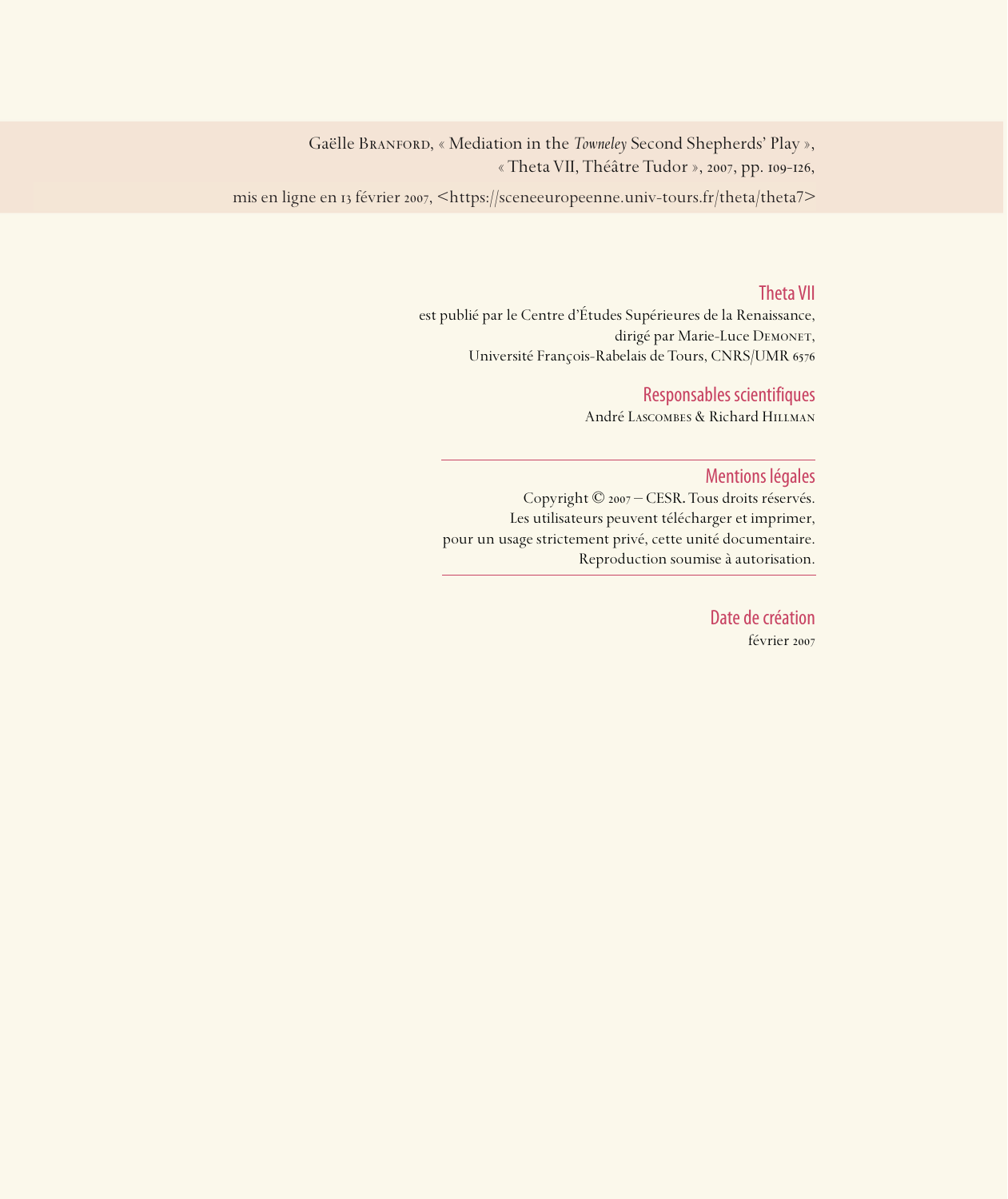Thêta VII - Théâtre Tudor Gaëlle BRANFORD | p. 107-124 CESR, Tours

# Mediation in the Towneley Second Shepherds' Play

Gaëlle Branford CESR, Tours

hat exactly does mediation involve in the context of medieval religious drama? "Intervene to produce agreement or reconciliation"; "be the medium for bringing about (a result) or for conveying (something)"; "form a connecting link between". The definitions of the verb "mediate" in the *Concise Oxford Dictionary* underline the dynamism of the process and its resulting state of harmony, both of which would seem to characterise mediation in a religious context. Yet the nature and the modalities of the phenomenon remain to be specified.

The theatrical transaction relies on a set of conventions and is based on a relationship between the performance and the audience which alternates between empathy and critical distance.<sup>1</sup> As an aesthetic device, mediation aims at creating a link between the two worlds, but the nature of this link is more complex in the context of religious drama, since mediation also serves a didactic mission which is directed both at performers and audience. Furthermore, as entertainment and as a founding myth, religious drama also aims at binding the Christian community together both on a social and on a metaphysical plane. Thus it seems that the modalities of

1. Elam, pp. 87-97, gives a detailed analysis of theatrical systems.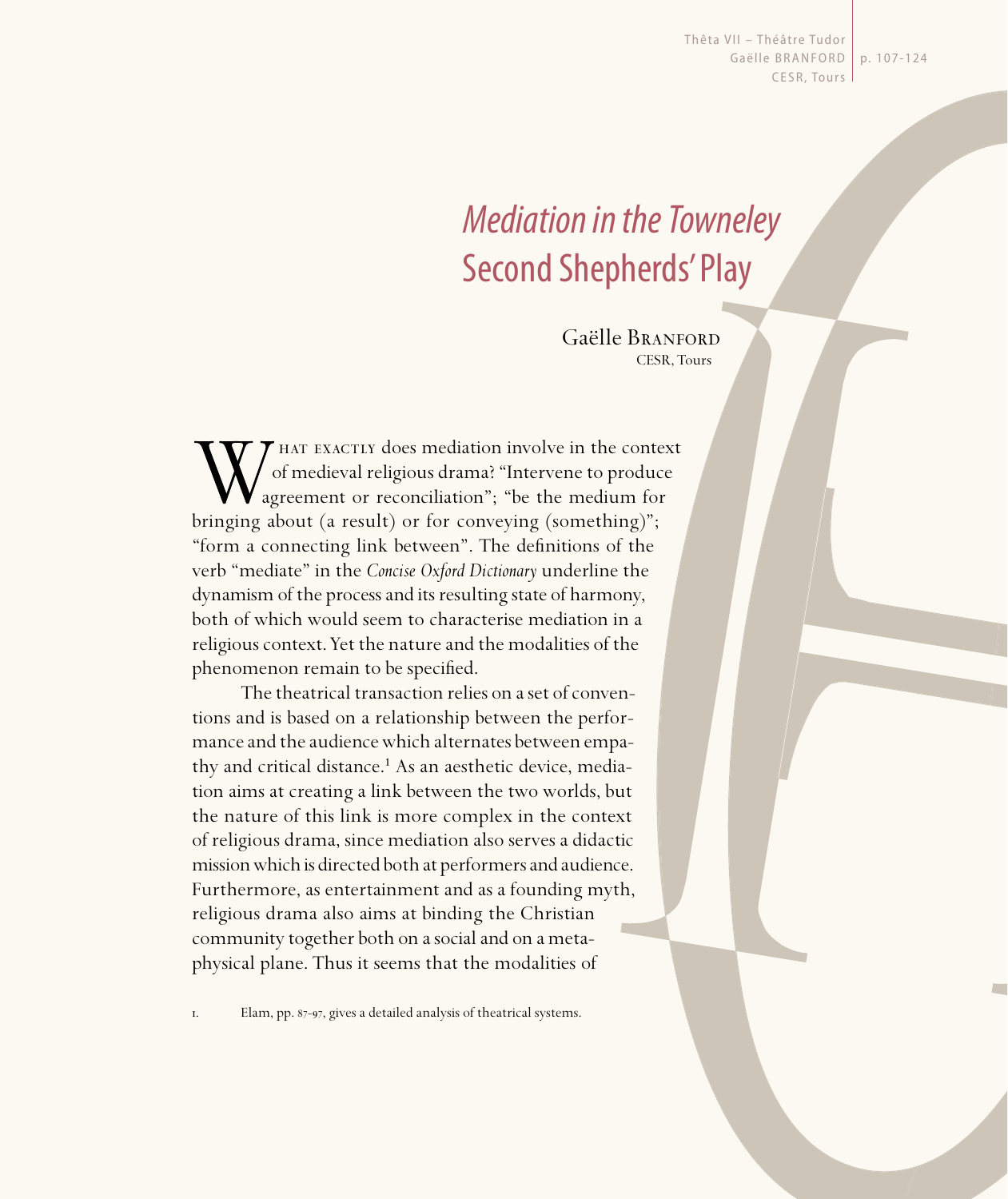mediation are determined by the nature of the represented reality. In this particular context, the threshold is not located at the frontier between the dramatic world and that of the audience, but between the religious reality which the dramatic world stands for and the natural world. The represented world, far from being an illusion or a mere reflection of reality, constitutes a ladder to a religious reality which the audience shares and generally aspires to, whereas the material world is but an illusion.

Mediation occurs directly when the characters address the audience, but it can also function obliquely. Thus, the presence of an onstage audience within the dramatic world provides the extra-dramatic audience with an interesting mirror image and creates a link between the two worlds. The former kind of mediation is the most noticeable occurrence of the phenomenon in performance. It assumes the form of a punctual breach or a general flexibility of the boundaries between the dramatic world and that of the audience, generated by an oblique or direct address from a protagonist to the public,<sup>2</sup> or impersonated by a specific category of characters known as mediators,³ who do not necessarily belong to the *diegesis*. The representation of numinous episodes such as the Annunciation, the Nativity or the Passion reveals the iconic quality of these highly symbolic scenes. The fascination they exert on the audience's mind rests mainly on the immediacy and the magical quality they acquire onstage through the use of religious symbolism and typological references. Simultaneously, the key role they play in the didactic mission requires a formal kind of mediation in order to optimise the audience's reception.

It is precisely because the *Second Shepherds' Play* lacks such scenes that we have chosen to take a closer look at the kind of mediation at work in this most unusual biblical play. Although the episodes of the Annunciation and the Nativity are central to the two Shepherds' plays by the Wakefield Master, the predominance of human characters and the apparent focus on human concerns, not

. These cases of "breaking frame" are actually licensed means of confirming it. Indeed, they reduce the psychological distance between the extra-dramatic audience and the represented world in order to optimise the reception. (See Elam, p. 87.) In the case of biblical plays, such addresses or oblique speeches also serve a didactic function.

. We find a number of such characters in the cycle plays. Some merely act as prologues or epilogues and assume mainly—but not solely—an explanatory and choric function, providing the audience with theological guidance, appealing also to their emotions, conjuring mental images and drawing their attention to certain details, parallels or contrasts in the action. Even when they are clearly identified, these characters do not take part in the plot.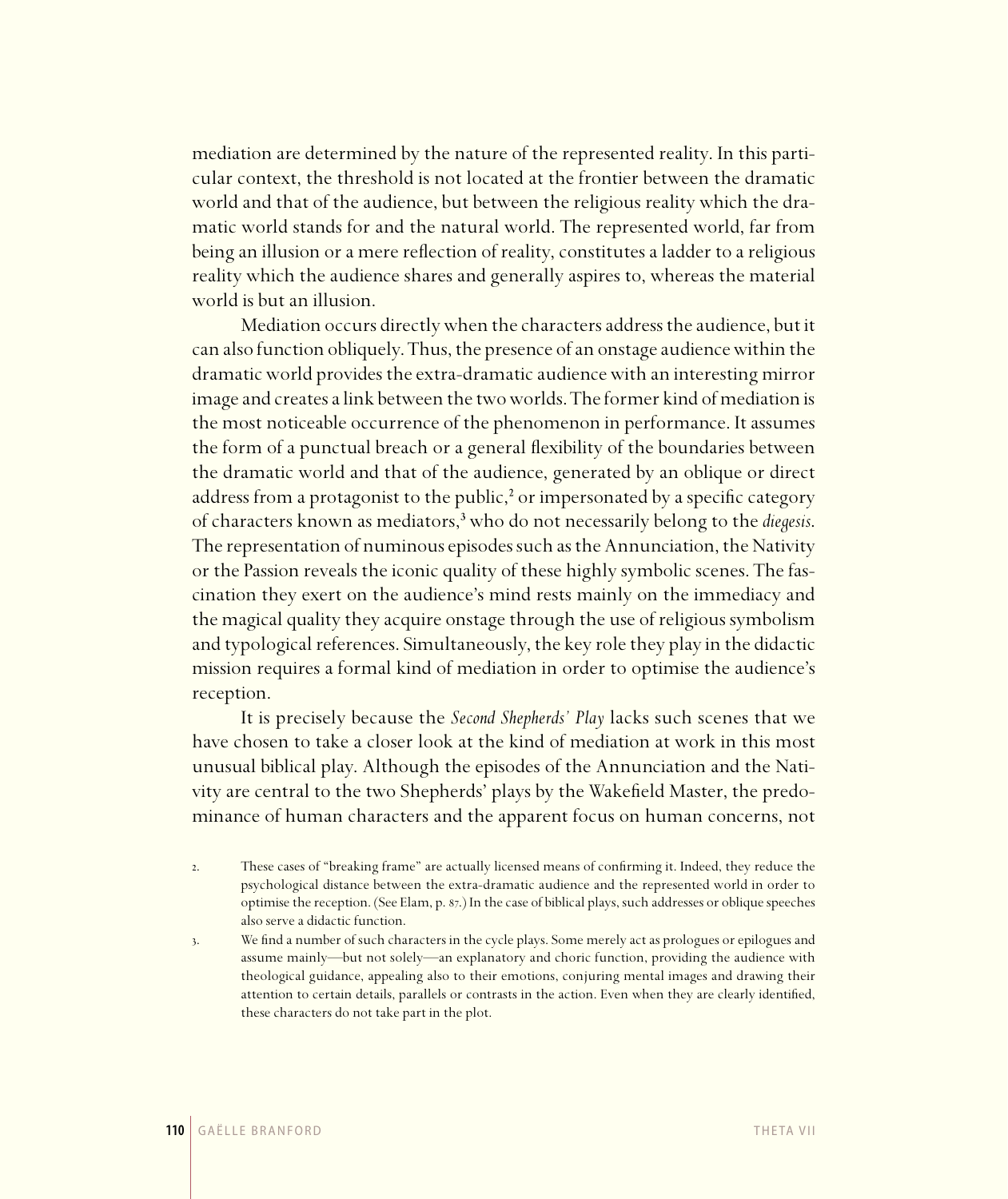to mention the absence of a Nativity scene,<sup>4</sup> are indeed striking.<sup>5</sup> And yet it seems that mediation plays a central role in this pageant. Indeed, religious—and theatrical—mediation does not merely function vertically, that is to say, between the spiritual sphere and the Christian community, via the artefact, with a view to creating a link, a connection between these two spheres. The spiritual link is also a horizontal one, which aims at binding the Christian community together. If this is less noticeable than the direct address, its presence within the dramatic world is nonetheless essential. As may be inferred from the first definition given by the *Concise Oxford Dictionary*, reconciliation is the key message of biblical drama and of the event of the Nativity in particular, since they prefigure the reintegration of fallen mankind within the divine plan through the birth of Christ. In the *Second Shepherds' Play, this reintegration first becomes manifest as a feeling of unity* and harmony among the Christian community, as represented onstage by the three shepherds and the two thieves. Thus it seems that the kind of mediation at work in this pageant functions very subtly yet very efficiently, since it constitutes both its mainspring and its main theme. Furthermore, this pageant also stands out for the use of traditional features in a very unusual way. The grotesque mode, which affects numinous episodes in the other biblical plays, develops here into a grotesque allegory of a numinous episode which is not staged. And yet, despite the apparent absence of supernatural events, the powerful symbolism of this allegory provides the audience with a successful medium for representing spiritual concepts.

Mediation seems to rest on the main characteristic of the *Second Shepherds' Play*, which is both a structural and functional duality. Although human concerns seem to predominate, the play falls into two mutually mirroring episodes duplicating the general pattern of "birth and reconciliation". The shepherds' encounter with Mak, who steals one of their sheep and tries to conceal the theft by means of a grotesque subterfuge, and the adoration of Christ the Redeemer by the shepherds are "two unequal but matching sides of a figural diptych" (Meredith, p. 155). We shall see that presenting the audience with parallel yet interrelated worlds, with many echoing images of restored unity, constitutes a very efficient technique indeed.

based on what he refers to as "individualised humanity" (p. 154; see also pp. 150-57).

5. Meredith has pointed out the specificity of the Wakefield Master's verbal and structural techniques,

T H E TA V I I M E D I AT I O N I N T H E TO W N E L E Y **111**

<sup>.</sup> In all the other cycles, the Nativity scene is a carefully staged, highly visual scene.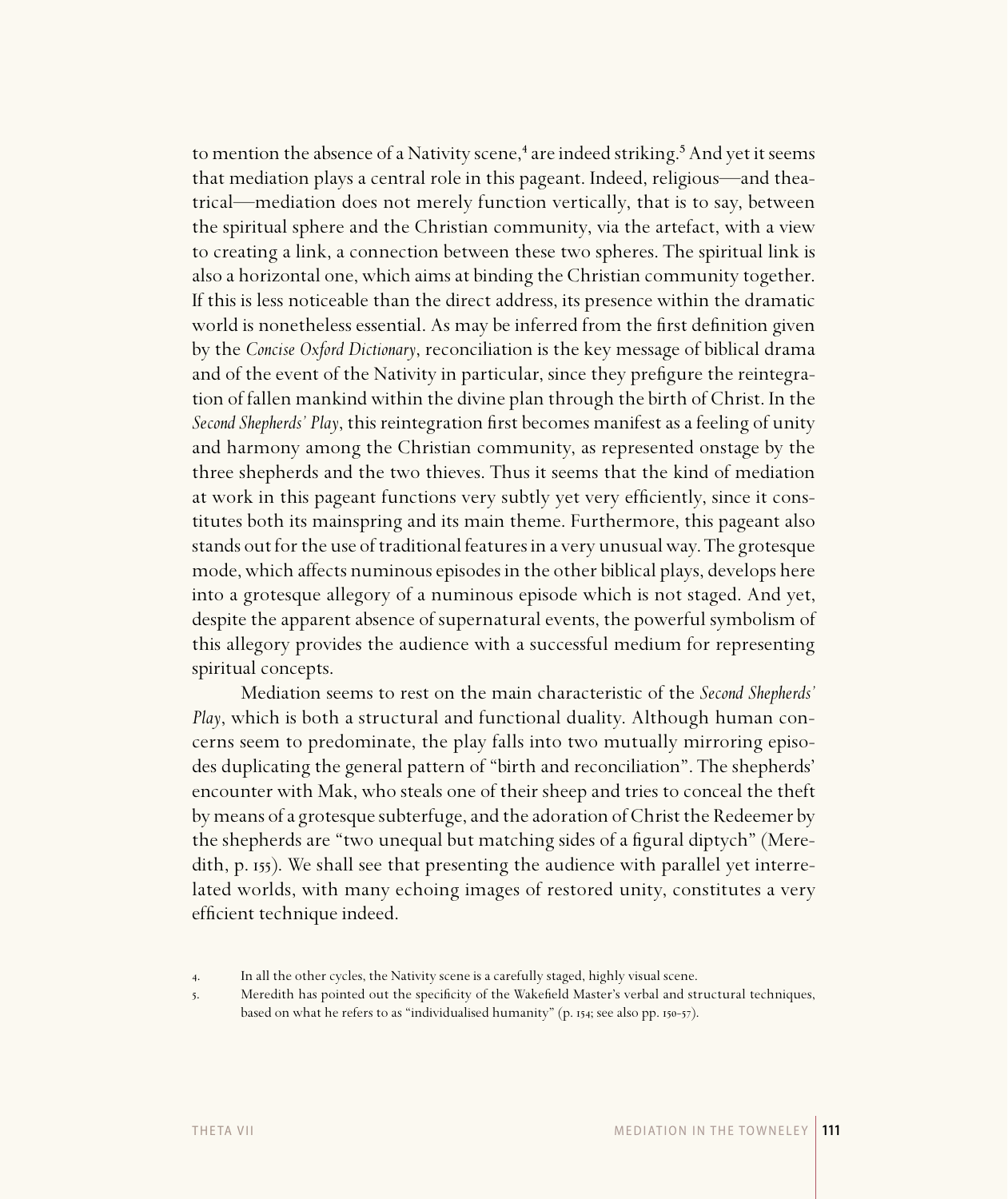Still, from a structural point of view, the embedded game—Mak and Gill's farcical plot to conceal the stolen sheep as their newborn baby—functions as a medium on two levels. As part of the human side of the diptych, the episode prompts the shepherds to generosity and forgiveness towards Mak. As a grotesque analogue of the Nativity, this embedded scene gives a particular depth to that episode which, although it is not staged, underlies the pageant at the core of the biblical play.

Furthermore, the game within provides the audience not merely with a symbolic image, however enlightening the latter may be, but with a spiritual experience they can share. Indeed, grotesque analogies—in particular, flesh and food images—express a mystical state of identification with Christ's sufferings or *imitatio Christi*. Thus, structural and functional duality characterise the pageant on several levels. At first, the embedded form only seems to replicate the complex interrelations between divine and human matters. But, the play within being also an illusion within, it acquires authenticity through this formal reduplication and imposes itself as a revelation.

Examining duality as the pageant's main feature first in the overall structure of the play and then in the play within will help to unveil a complex and pregnant symbolic mode which emerges as the main instrument of mediation.

# Duality in Structure: A Mirror Image

Peter Meredith's analogy between the *Second Shepherds' Play* and a figural diptych interestingly focuses on the play as a medium for representing and accessing the spiritual world, whereas human concerns seem to predominate in this play. Yet it is an image which we may have to reconsider after we have examined the mode of representation which is involved here. The biblical part of the pageant (the adoration of the Shepherds) is only 168 lines long. It starts at line 920 when the angel appears to the shepherds, after a long prologue during which each character voices his predicament, a quarrel takes place and is settled, and then a theft is committed and forgiven. Although they are unequal, the two parts are obviously interdependent. Both human and biblical narratives follow the same pattern, from discord to reconciliation: between men, and between humanity and God. This mirror effect is further intensified by the reiteration of this pattern in the first part, illustrating the biblical theme of the Redemption of humanity—prefigured in the birth of Christ—on a human level.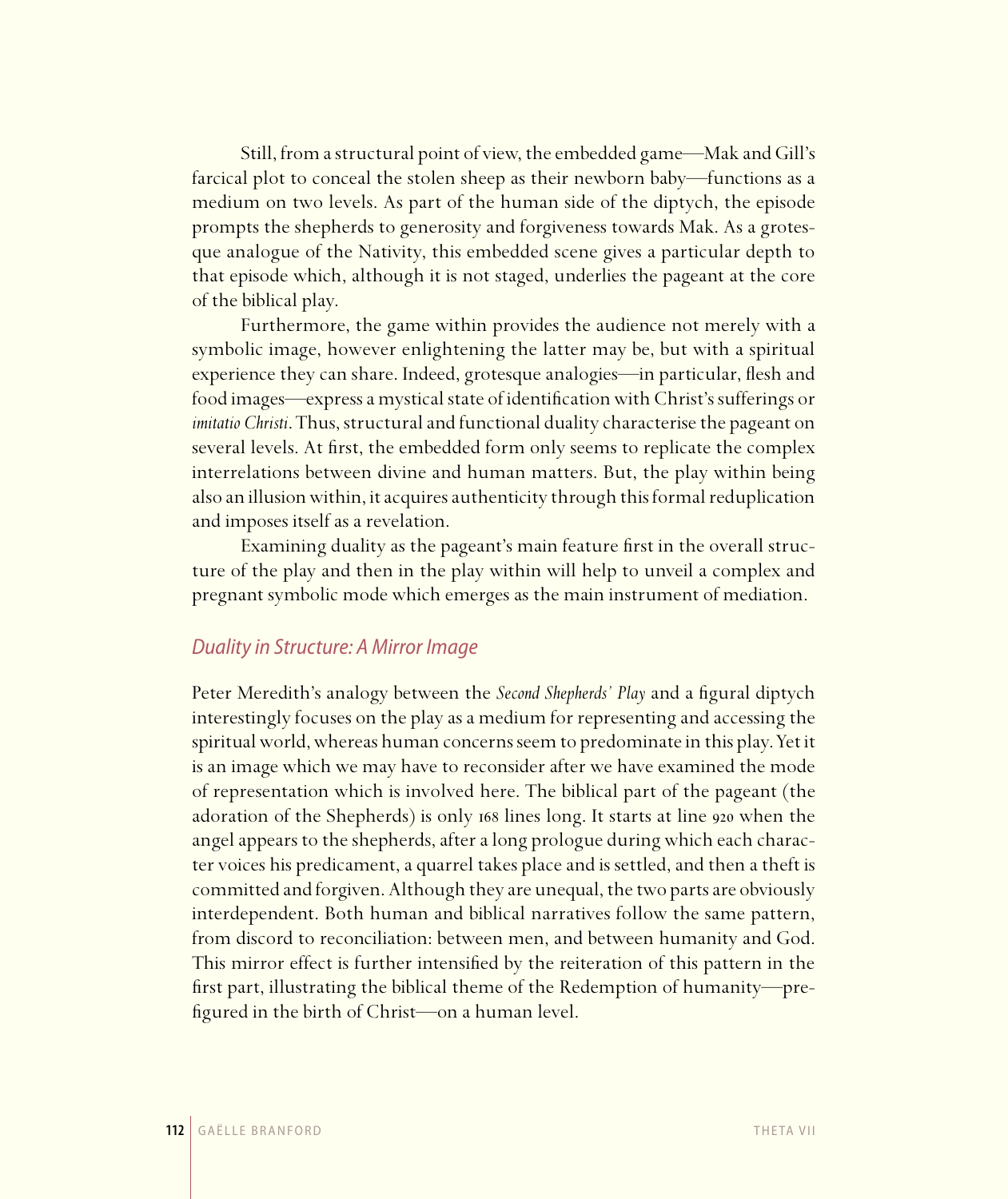Indeed, this pattern of reconciliation is repeated three times: it occurs between the three shepherds, between Mak and his wife, and finally between the shepherds and the thief. Each time, following an argument, the characters reach a state of harmony which culminates in a song. These echoes of the biblical pattern bear a striking resemblance to the extra-dramatic reality yet simultaneously function as reflections of the harmonious spiritual model of which music is a revealing allegory. Thus, the structural duality of the pageant is meant to convey the platonic idea that the Creation is a mirror of the divine which it is possible to decipher, and stresses the interdependence of the two spheres. It is through this mirror structure and its symbolic function that mediation is carried out, while its efficiency rests on the double reference of the representation, which also establishes a psychological link with the audience through allusions to the extra-dramatic world.

The presentation of the three shepherds as three individuals appears at first as a multiple occurrence of a single "actant".<sup>6</sup> In the choric introduction to the play, the three shepherds, prompted by the weather, complain in turn about different inequalities and conflicts, and picture the material world as a fallen one. The themes of these complaints (social inequalities, marital conflict), as introduced by the shepherds, serve an individualising function, but, interestingly, they will also be developed in the Mak and Gill episode.

While the first shepherd introduces himself as an exploited farmer, he and his fellow, the second shepherd, are in turn accused by the third shepherd of exploiting their even poorer servants. Following his master's refusal to give him food and drink, the third shepherd's direct address to the audience, using the first person plural, could certainly have triggered some kind of empathetic response:

> Sich servandys as I, That swettys and swynkys, Etys *oure* brede full dry, And that me forthynkys, *We* ar oft weytt and wery When master-men wynkys;

<sup>.</sup> This term refers to one of the different functions assumed by the characters in the play considered as a actantial model: the subject, the object of the quest, the opponent, the adjuvant, etc. (See Greimas et Courtés, "actant" [p. 3] and "actanciel" [p. 4]). Christ's torturers and the three Maries are examples of such non-individualised characters, who are often unnamed.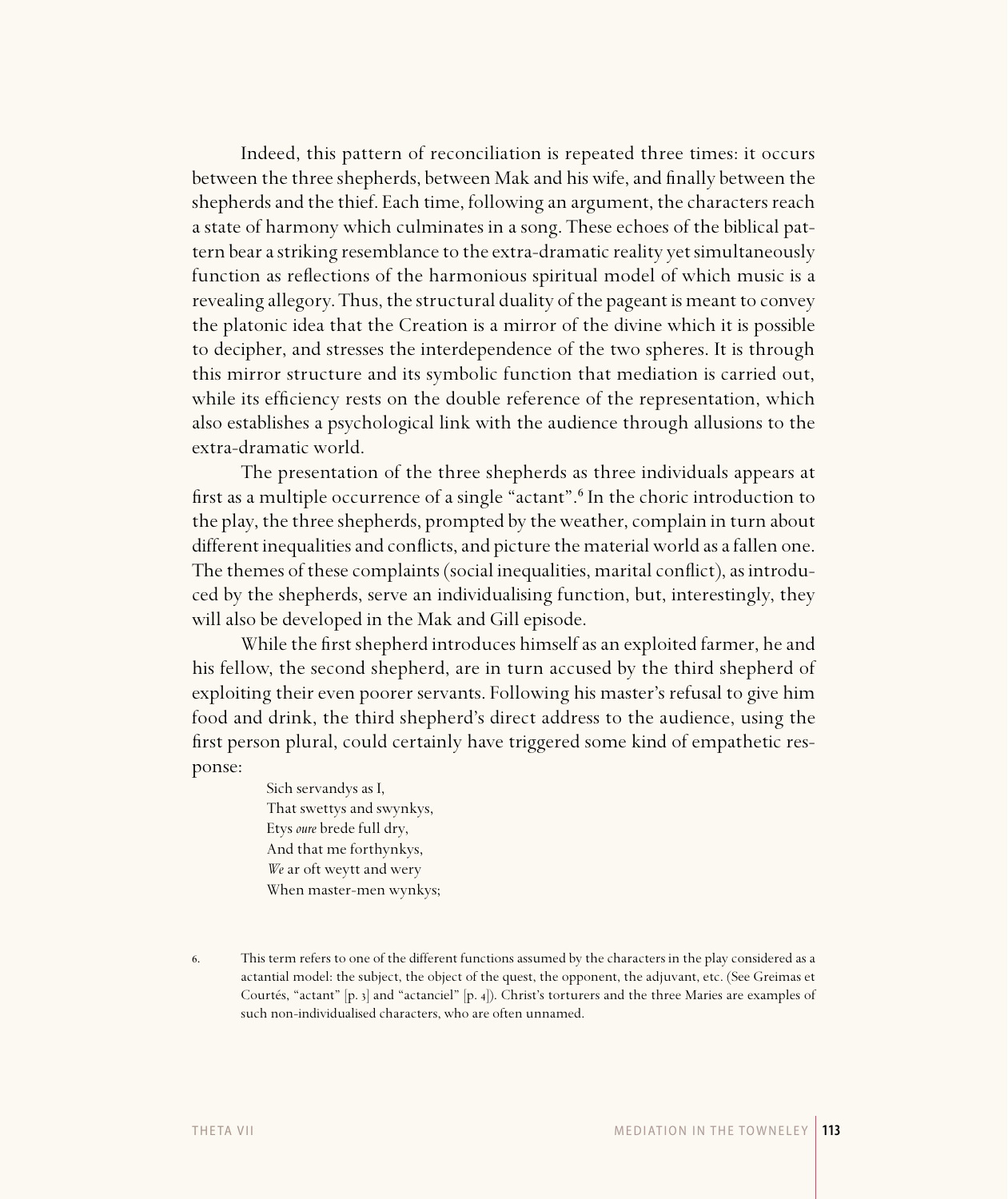Yit commys full lately Both dyners and drynkys. Bot nately Both *oure* dame and *oure* syre, When *we* have ryn in the myre, Thay can nip at *oure* hyre And pay *us* full lately. (ll. 222-34)

Unlike the farm-worker's subjection to the landlord or the shepherd boy's to his masters, the wedded man's subjection to his wife (as exemplified by the second shepherd) is more of a traditional literary theme than a fact of life. Still the emphasis is laid on men's suffering and oppression by women, who are pictured as hens full of sexual energy or monstrous creatures gulping down food and drink and plaguing their husbands with numerous children:

> Sely Copyle, oure hen, Both to and fro She kakyls; Bot begyn she to crok, To groyne or to clok, Wo is hym is oure cok, For he is in the shakyls.  $(11.98-103)$

> She is browyd lyke a brystyll, With a sowre-loten chere; Had she oones wett hir whystyll, She couth syng full clere Hyr Paternoster. She is as greatt as a whall; She has a gallon of gall.  $(II. 148-54)$

The shepherds' complaints are meant to be understood both literally and symbolically. On the one hand, the picture drawn by these three soliloquies is bound to have been a familiar one for the extra-dramatic audience, whether it refers to their social, economic, or cultural background.<sup>7</sup> Furthermore, the physicality of the description calls for a psychological response from the audience. The words used to describe men's subjection to the elements or their social or marital conditions are particularly hard ones. The body is so severely affected by the cold that

. Even if the link is more obvious for the members of the audience who identified with the oppressed, this picture of feudal society would still have held significance for landlords.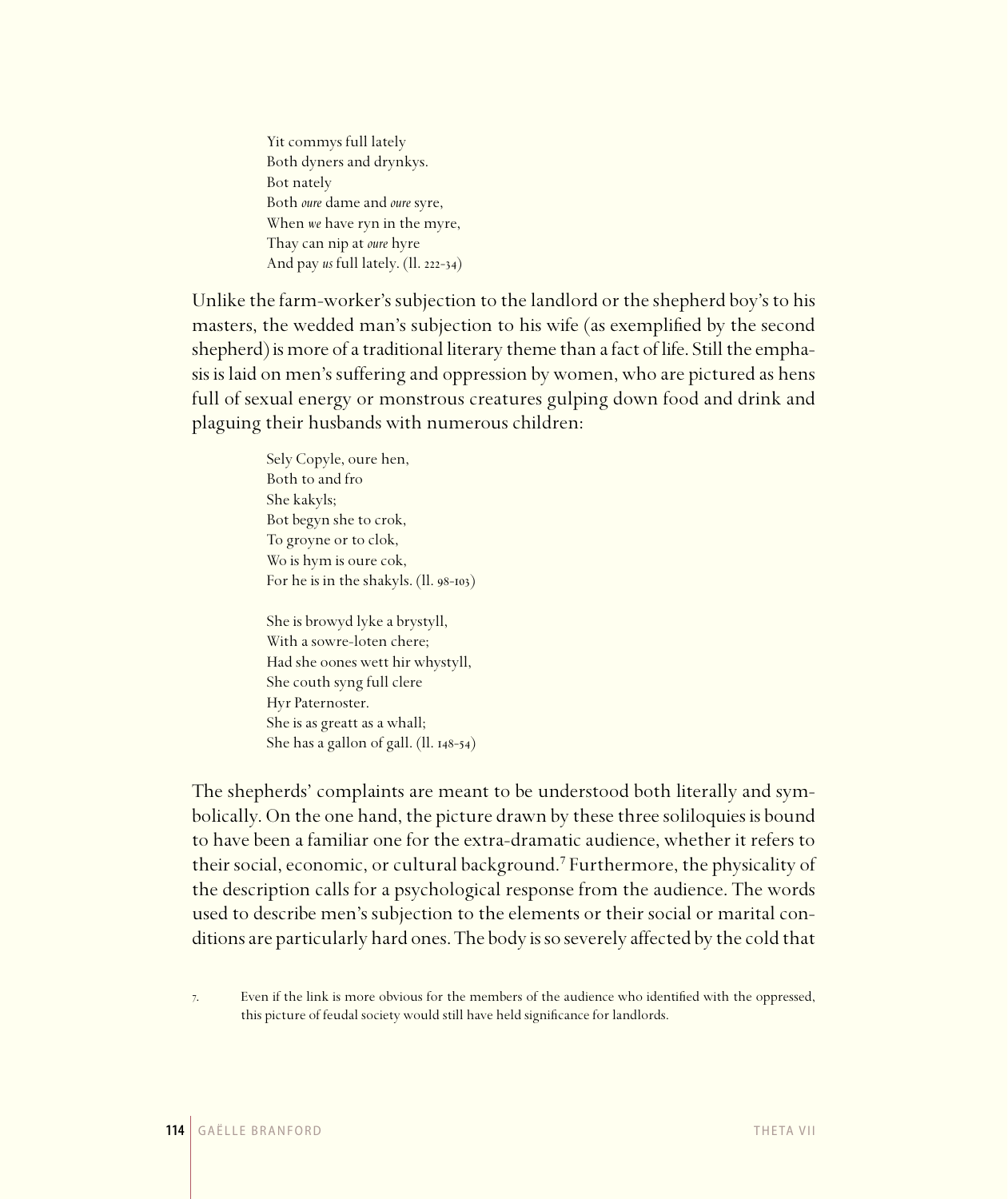it seems to lose its integrity<sup>8</sup>; the world itself is changeable and unreliable, and its reality is questioned.<sup>9</sup>

Simultaneously, the overall sense of unbalance and of oppression conveyed by the shepherds' speeches refers to a post-lapsarian humanity, and the use of such concrete, vivid images gives body and strength to this symbolic representation for a contemporary audience. Thus the double referentiality<sup>10</sup> of the theatrical discourse and its oblique nature<sup>11</sup>—emphasized, furthermore, by the second shepherd's direct address<sup>12</sup>—cause the extra-dramatic reality of the audience and the biblical world to merge. Accordingly, the spiritual reality seems to acquire immediacy for the audience.

If these complaints indeed follow the general pattern from conflict to resolution, each of them does so in a particular way. The first shepherd finds relief in voicing his discontent; the second shepherd's plight sounds unresistingly comical and is thus deflated; the boy's complaint about his master is resolved through its enactment onstage. Finally, all conflicts are dissolved and harmony prevails,<sup>13</sup> as the three shepherds join together in a song in which each retains a distinctive voice, and which, as an expression of earthly harmony, foreshadows the angel's song:

> *Pastor.* Let me syng the tenory.  *Pastor.* And I the tryble so hye.

- 8. "I am nerehande dold, / so long have I nappyd; / My legys thay fold, my fyngers ar chappyd" (ll. 3-6); "When my shone freys to my fete / It is not all esy" (ll.  $90-9I$ ).
- . "Whoso couthe take hede / And lett the warld pas, / It is ever in drede / And brekyll as glas, / and slythys, / This warld fowre never so, / With mervels mo and mo, / Now in weyll, now in wo, / And all thyng wrythys" (ll. 174-82).
- . In a previous study, following Lascombes, we have referred to this phenomenon—which occurs when two different referents are assigned to a sign onstage—as "diaphora". In this episode, this device is affecting time and space. The shepherds are biblical characters, living in a corresponding background, but the striking individuality of these characters and their numerous references to an extra-dramatic reality make the material world and the biblical one coincide for the audience. Thus, the shepherds' choric speeches enable the audience to be aware of a spiritual dimension through the double interpretation—both symbolic and literal—of discourse, creating a psychological link between the extra-dramatic reality and the divine sphere.
- II. Similarly, the addresses to God, Christ or St. Nicholas beginning each speech (ll. 1, 79-80 and 70-71) could be heard not merely as colloquial and anachronistic expressions, but as appeals to God's Mercy, which would then be answered by the blessing Mary gives them at the end of the play.
- . "Bot, yong men, of wowyng, / For God that you boght, / Be well war of wedyng, / And thynk in youre thought"  $(II. 13I-34).$
- . Guinle has pointed out the importance of the integration of musical scenes in the dramatic text in general and particularly in the *Second Shepherds' Play*.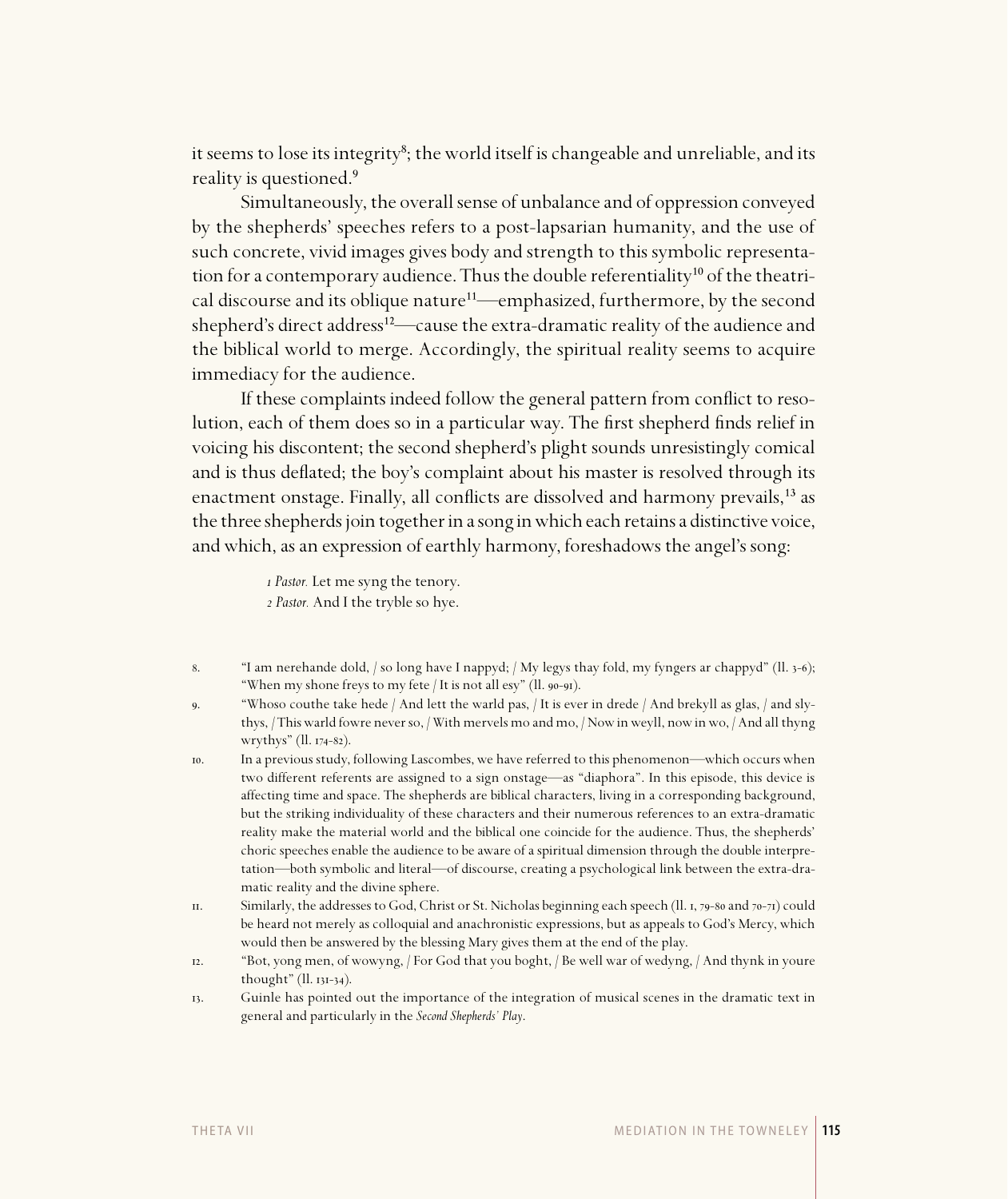*Pastor.* The the meyne fallys to me. Lett se how ye chauntt.  $(II. 270-73)$ 

This first stage of harmony is soon to be disrupted by the arrival of Mak, whose jarring voice mars their song and forebodes trouble: "Who is that *pypys* so poore?" (l. 283). Indeed, his arrival creates a new development in the action and introduces two kinds of conflict --marital feud, theft and deception—which echo the shepherds' complaints.

The theme of marital discord is illustrated both by the verbal image projected by Mak of his relationship with Gill and by its enactment onstage. Mak's description of his predicament echoes in many ways the second shepherd's and sets him in a role which is recognised by the public as the well-known cultural figure of the hen-pecked husband plagued with a lazy, spendthrift and shrewish wife who, furthermore, is incredibly fertile:

|      | <i>i Pastor.</i> How farys thi wyff? By thi hoode, |
|------|----------------------------------------------------|
|      | How farys she?                                     |
| Mak. | Lyys walteryng—by the roode-                       |
|      | By the fyere, lo!                                  |
|      | And a howse full of brude.                         |
|      | She drynkys well, to;                              |
|      | Yll spede othere good                              |
|      | That she wyll do!                                  |
|      | Bots ho                                            |
|      | Etys as fast as she can,                           |
|      | And ilk yere that commys to man                    |
|      | She bryngys furth a lakan-                         |
|      | And, som yeres, two. (ll. 339-51)                  |

Following the disrupting effect of Mak's appearance onstage, this description, however exaggerated, restores an impression of continuity and familiarity,<sup>14</sup> and the role is bound to appeal to the audience's empathy, even if it is mitigated with farcical laughter. Furthermore, the verbal image thus created by Mak creates a context for the subterfuge he sets up with Gill to conceal the stolen lamb.

<sup>.</sup> The only jarring note seems to be Mak's reaction to the third shepherd's attempt to remove Mak's coat; he pretends to be the king's messenger and asks for more respect in Southern English dialect: "What! Ich be a yoman, / I tell you, of the kyng, / The self and the some, / Sond from a greatt lordyng, / and sich / Fie on you! Goyth hence / Out of my presence! / I must have reverence. / Why, who be ich?" (ll. 291-99). This already betrays Mak's capacity to play a role and undermines his self-built image of an unhappy husband.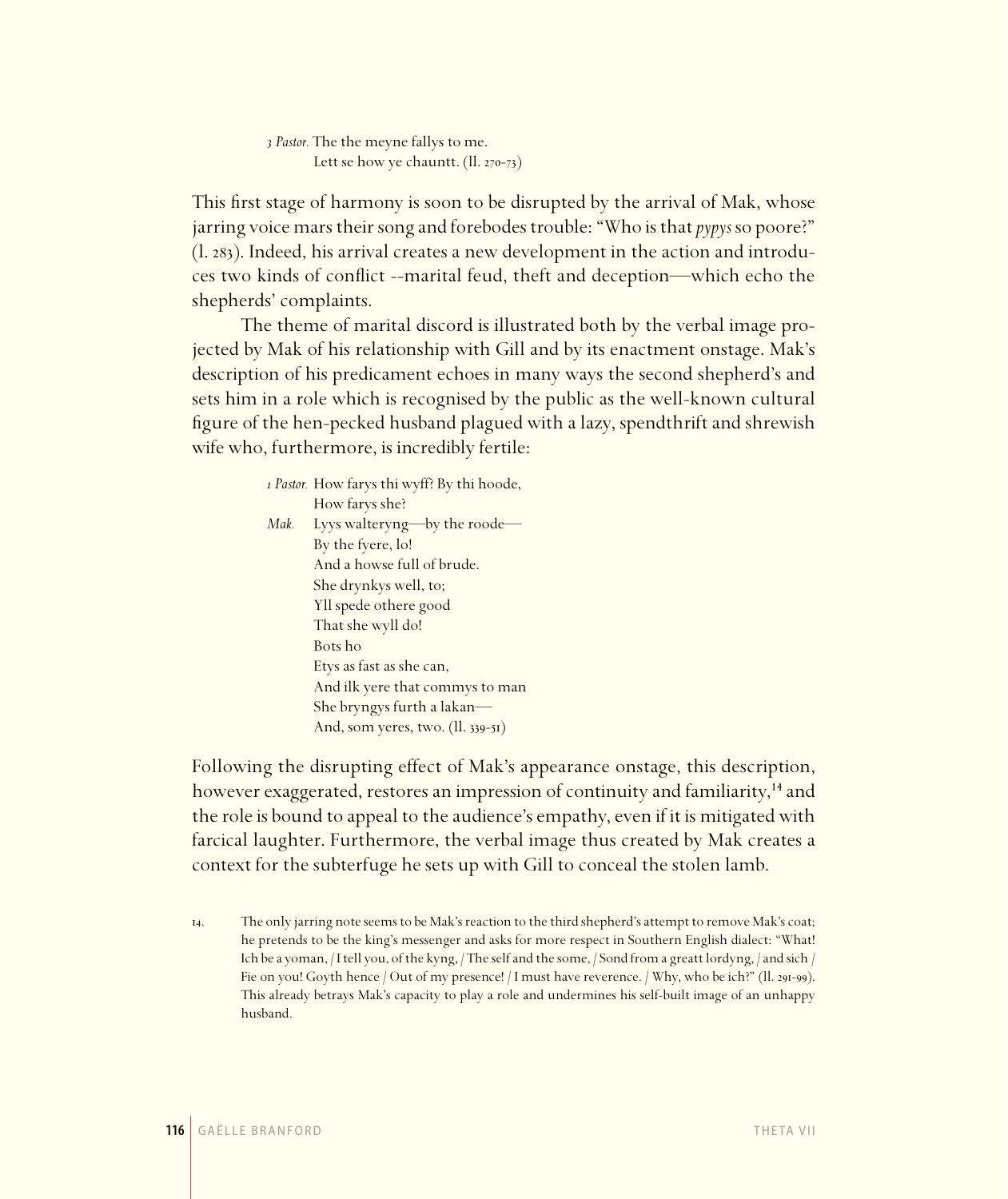Yet there is more in this theme than the familiar, comic aspect. Mak's return to his cottage and to his wife presents us with a burlesque version of Joseph's Return. The parallel is clearly made between Mak's second return home, following a dream of Gill giving birth—a parody of the Annunciation—and the moment of Joseph's arrival home, knocking at the door and impatiently asking to be shown in.<sup>15</sup> In the episode of Joseph's Return, the apparition of the angel puts an end to the argument opposing Joseph to Mary, and unity in the couple is restored when Joseph understands his mistake. Similarly, Gill soon puts her concern about the theft and its possible dire consequences<sup>16</sup> aside to help her husband disguise the sheep. When Mak returns home for the second time, Gill's complaints about her female status subside,<sup>17</sup> and the couple's unity is restored as they plan their subterfuge. As they play the part of a happy family brought together by the birth of their child, they hold a mirror—however deformed—to Mary and Joseph rejoicing over the coming of Christ, an image which is echoed by the jarring "harmony" of Mak's lullaby and Gill's faked groans:

> *Pastor.* Will ye here how thay hak? Oure syre lyst croyne.  *Pastor.* Hard I never none crak So clere out of toyne. (ll. 686-89)

Finally, the conflict opposing the shepherds to Mak the thief and its outcome offer a last example of earthly reconciliation which parallels the biblical theme of the pageant. This third occurrence of the pattern is the most developed, since it involves a parodic "annunciation" (Mak's dream), a mock birth and an "adoration" sequence. The latter is a moment of revelation for the shepherds, as they recognise their stolen sheep and eventually forgive Mak, an attitude prefiguring their biblical role. This final occurrence also seems to complete the shepherds' reconciliation with each other, then with Mak, and prefigures their spiritual transformation. Thus, the third shepherd's animosity towards Mak<sup>18</sup> is several

<sup>15.</sup> This parallel is particularly obvious in lines 582-87, which echo the first lines of "Joseph's Doubt", Play 12 of the N-Town Cycle.

<sup>16.</sup> She warns him, "By the nakyd nek / Art thou like for to hyng" ( $\ln 445-46$ ) and "It were a fowll blott / To be hanged for the case" (ll.  $_{454-55}$ ). Mak replies, "I have skapyd, Ielott, / Oft as hard a glase" (ll.  $_{456-57}$ ).

<sup>.</sup> "Why, who wanders? Who wakys? / Who commys? Who gose? / Who brewys? Who bakys? / What makys me thus hose?" (ll. 599-602); "Full wofull is the householde / That wantys a woman" (ll. 606-7).

<sup>.</sup> He removes Mak's cloak lest he should hide his spoils there: "Is he commen? Then ylkon / Take hede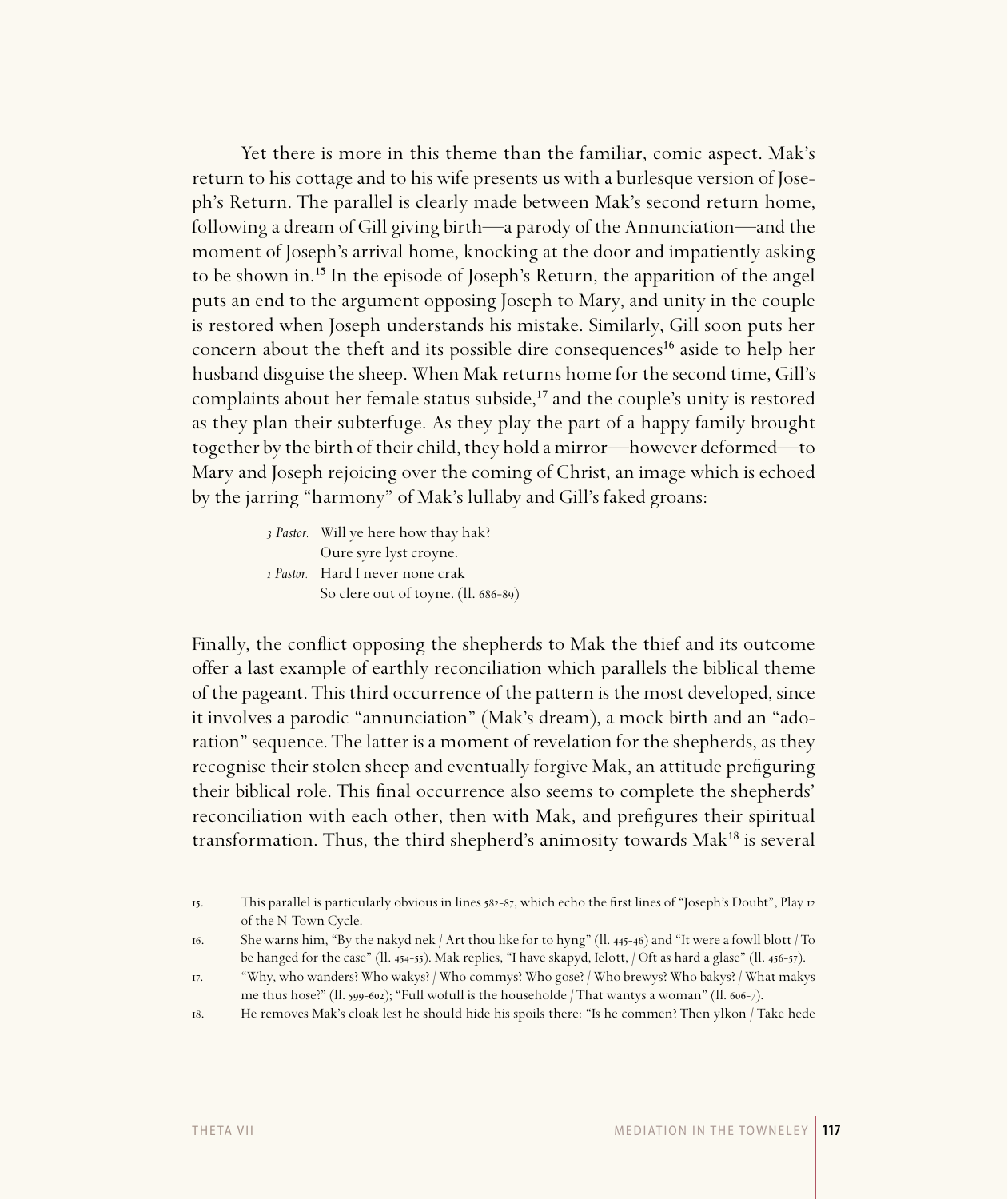times tempered by the other two shepherds, before they in turn start to suspect him:

| 3 Pastor. | When we had long napt,                   |
|-----------|------------------------------------------|
|           | Me thought with a gyn                    |
|           | A fatt shepe he trapt;                   |
|           | Bot he mayde no dyn.                     |
| 2 Pastor. | Be styll!                                |
|           | Thi dreme makys the wood. $(II. 534-39)$ |
|           |                                          |
| 3 Pastor. | Now trow me, if ye will                  |
|           | By Sant Thomas of Kent,                  |
|           | Ayther Mak or Gill                       |
|           | Was at that assent.                      |
| 1 Pastor. | Peasse, man, be still                    |
|           | I sagh when he went.                     |
|           | Thou sklanders hym yll.                  |
|           | Thou aght to repent                      |
|           | Goode spede. (ll. 660-68)                |

Having unsuccessfully searched Mak and Gill's cottage for their sheep, the shepherds humbly admit their mistake, while Mak rejoices at their credulity in his asides to the public.<sup>19</sup> Similarly, when the shepherds return to Mak's cottage to present the newborn with a gift, their attempt at reconciliation is genuine, and it is precisely this genuineness that enables them to see through the couple's deceptive trick and to discover their sheep:

> *Pastor.* Mak, freyndys will we be, For we ar all oone.  $(ll. 816-17)$

This worldly revelation does not simply end with the discovery of the stolen sheep, but eventually leads the shepherds to forgive Mak and let him go. Their thirst for revenge seems to vanish with him and remain only as a trifling memory. Having thus reached a state of spiritual awareness—since they are able to see beyond worldly matters—the shepherds are ready to play their part as witnesses and messengers of the divine birth. The angel's apparition to the shepherds and his heavenly

to his thing / *Et accipit clamidem ab ipso*" (11. 289-90). He also makes Mak sleep between them, lest he should escape: "Bot, Mak, com heder. Betwene / Shall thou lyg downe" (ll. 378-79).

<sup>19.</sup> *1 Pastor.* We have markyd amis; / I hold us begyld. / *2 Pastor.* Sir, don. / Sir—Oure Lady him save! (1l. 796-99).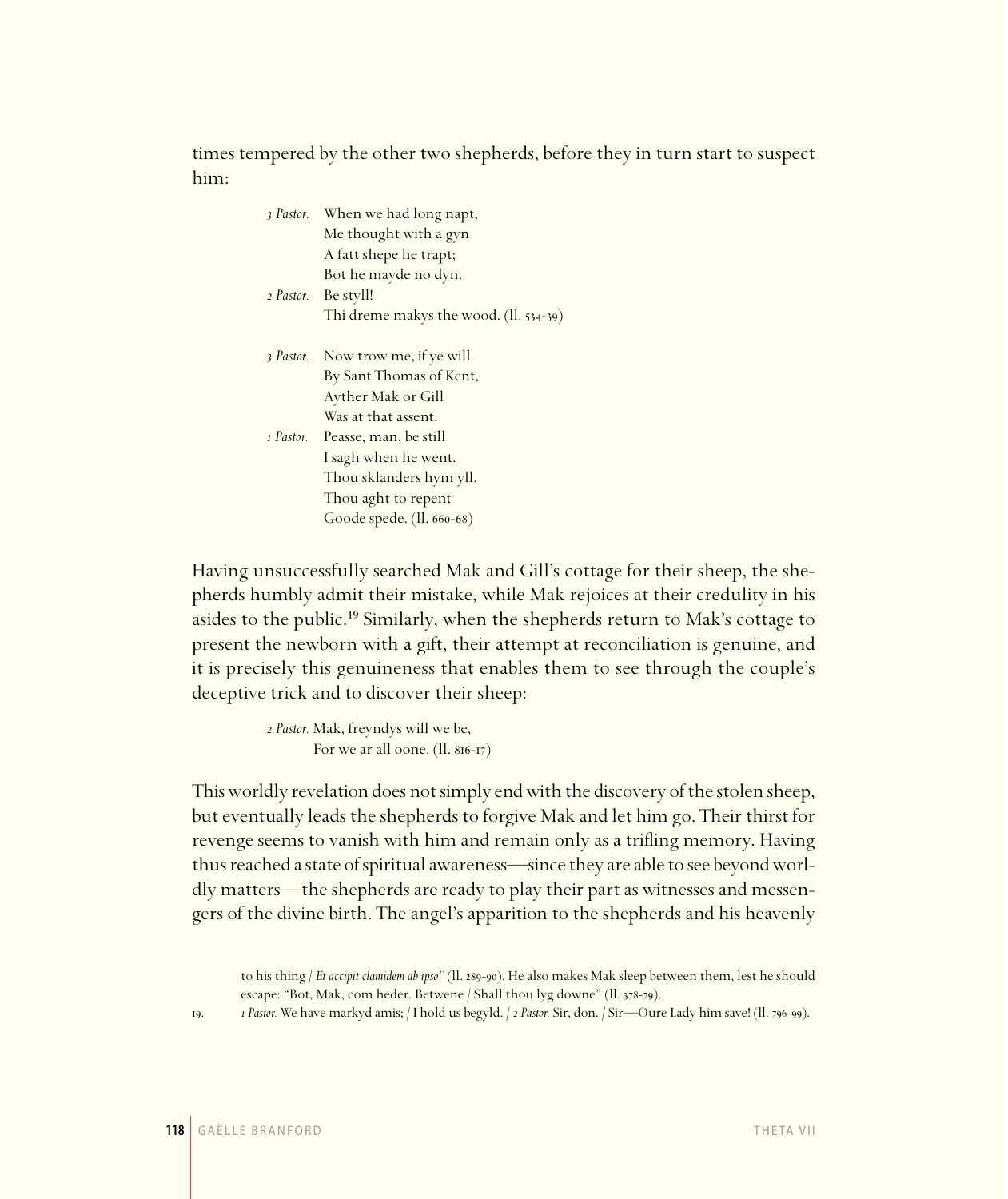song come not only as an annunciation of Christ's birth, but as a celebration of this accomplishment:

> *Pastor.* Say, what was his song? Hard ye not how he crakyd it, Thre brefes to a long?  *Pastor.* Yee, Mary, he hakt it: Was no crochet wrong, Nor nothing that lakt it.  $(II. 946-5I)$

As the shepherds marvel at the perfection of the song—which they knowledgably express in technical terms—they are now aware of how imperfect and comical their performance is. Since the divine is made flesh and blood in Christ's birth, man's reintegration in the divine plan is now complete, and there is no more need for human imitation:

> *Pastor.* Let se how ye croyne! Can ye bark at the mone?  $(11.955-56)$

Thus, the shepherds' experience offers a worldly counterpart to the biblical theme of the play. Furthermore, the sense of real situation created by the cultural and social references helps to establish a strong psychological link between the dramatic world and the audience. Although the latter are aware of the subterfuge, the shepherds' status of audience to Mak and Gill's farce provides them with an interesting mirror image which enables them to follow the experience closely. In this perspective, it seems that the biblical matter of the play actually predominates and even pervades the whole pageant. Indeed, the events of the first part of the pageant do not merely reflect the divine sphere or foreshadow the reintegration of mankind into God's divine plan. They provide an illustration of the new state of harmony initiated with the birth of Christ and culminate in three musical sequences, which come as moments of revelation and prepare for the angel's message, which is announced by the central song of the pageant. Thus, the two parts of the diptych present the audience with a tangible image of Redemption, as well as a carefully prepared medium for contemplation.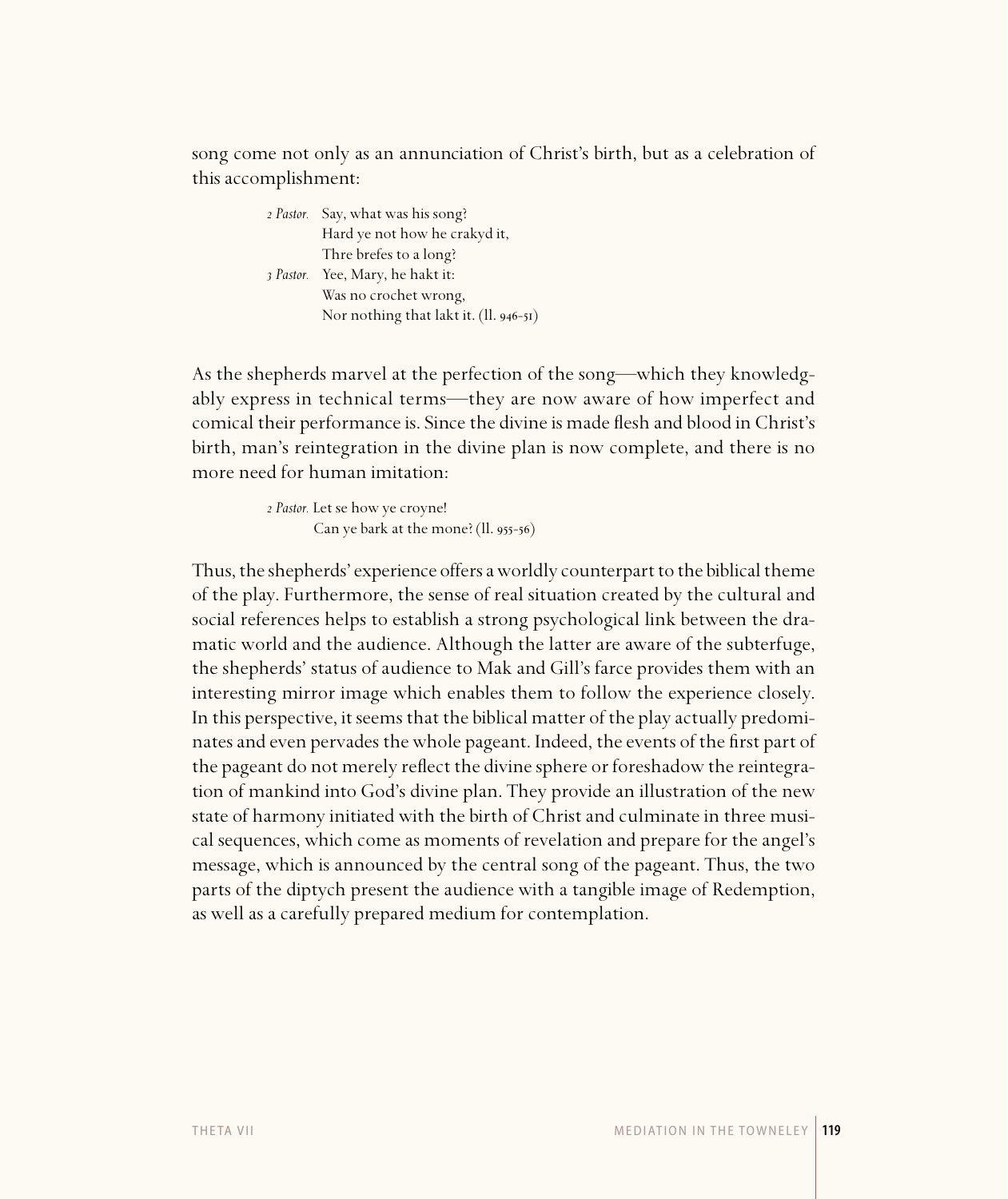# Functional Duality of the Play Within: Towards an Awareness of Symbolic Meaning

The duality characterising the overall structure of the pageant affects its constitutive elements, as well as their function, in a most interesting manner. Thus, Mak and Gill's trick of concealing the stolen sheep from the shepherds has all the characteristics of a "play-within-a-play". Occurring on a human scale, it seems to belong to the first part of the pageant. Yet, as we have seen, it plays a crucial role in the shepherds' spiritual growth, and its farcical aspect is reminiscent of the grotesque mode, which affects numinous episodes in the biblical plays.<sup>20</sup>

The embedded structure appears as a meta-theatrical game directed by Mak and Gill. Indeed, Mak's verbal skill can conjure up an image of domestic despair, and Gill shows a particular ability to direct and act the "farce" she has created. This capacity to act and simulate ironically underlines the double frame of the action, and in doing so points at the serious aim of the illusion. The use of more-or-less direct address makes it clear that the grotesque game is set up for the extra-dramatic audience. Mak's soliloquy  $(11.387-425)$ , however choric-sounding at first, $^{21}$  is directed to the public, and his speech soon becomes an actual performance. Indeed, Mak verbally comments on his actions, appearing as actor and director at the same time and with the mysterious ability to cast spells.<sup>22</sup> Similarly, Gill's account of her stratagem to Mak is obviously directed to the audience:

> *Uxor.* A good bowrde have I spied, Syn thou can none: Here shall we hym hyde, To thay be gone, In my credyll. Abyde! Lett me alone, And I shall lyg beside In chylbed, and grone.  $(11.478-85)$

Gill's skills as a stage director soon outshine Mak's. Indeed, it is she who prompts him to go back to the shepherds and pretend to awake from a premonitory dream

. In the first nine lines of the soliloquy, Mak's use of the third-person pronoun gives his speech a choric quality, which subsides when he switches back to the first-person pronoun in the following lines.

<sup>.</sup> Episodes such as Joseph's Return in the various Cycles, the *Nativity* in the *N-Town* and *Chester* cycles, and *The Trial of Mary and Joseph* in the N-Town Cycle show many occurrences of this grotesque mode.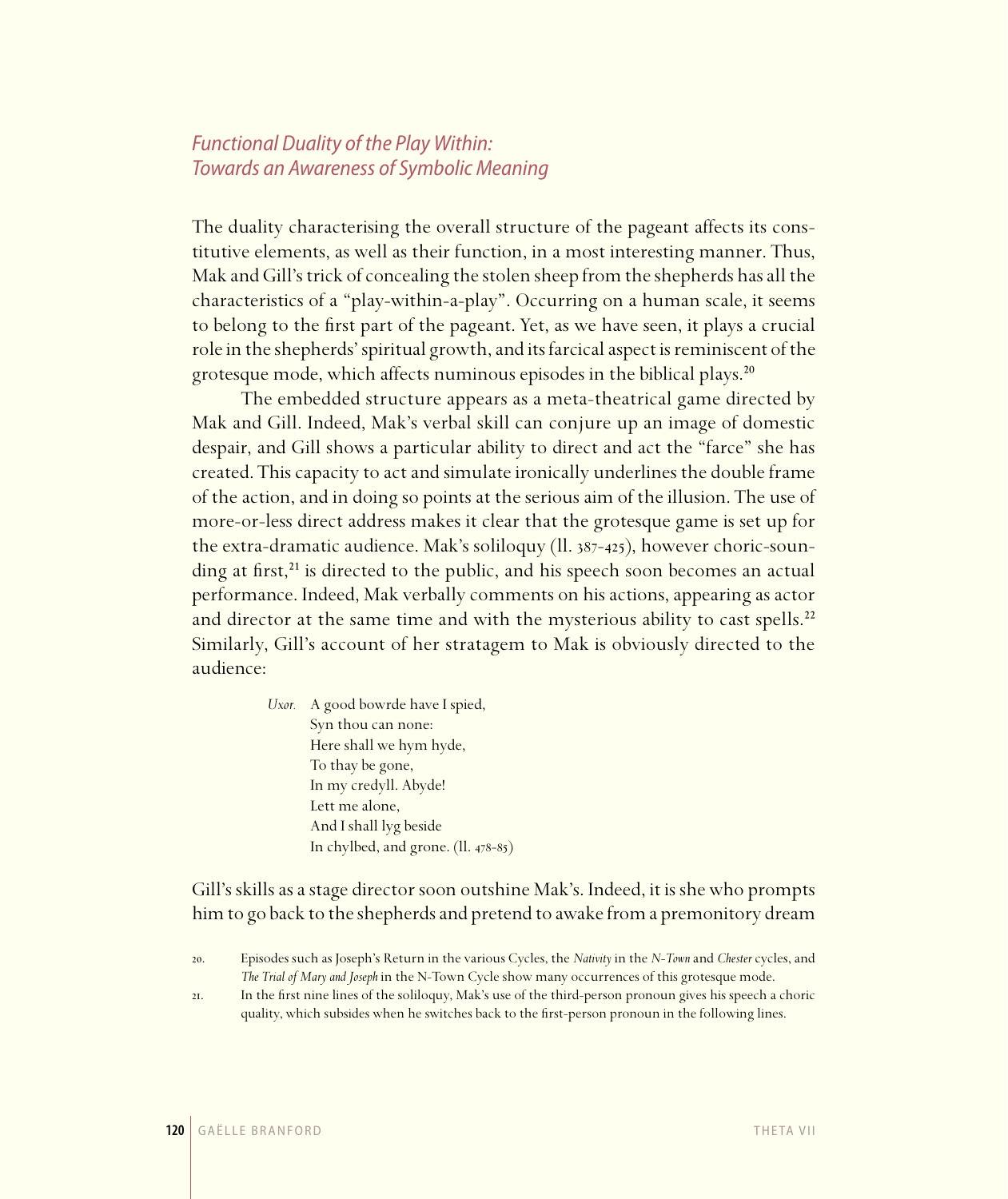in order to return safely to his cottage, and get ready for another performance of her own devising. The audience witnesses a stage director's preparation for performance, as Gill comments on and directs Mak for the following scene:

> *Uxor.* I shall swedyll hym right In my credyll. If it were a gretter slyght, Yit couthe I help tyll. I will lyg downe stright. Com hap me. Mak. I wyll.  $(ll. 623 - 28)$

*Uxor.* Harken ay when thay call; Thay will com onone. Com and make redy all, And sing by thyn oone; Syng "lullay" thou shall, For I must grone And cry outt by the wall On Mary and John, For sore. Syng "lullay" on fast When thou heris at the last; And bot I play a fals cast, Trust me no more.  $(ll. 634-46)$ 

This meta-theatrical game is particularly comical when the audience simultaneously witness the shepherds reaching Mak's cottage and the two actors' hasty preparations inside: Gill begins to groan and Mak "sings" a lullaby (ll. 686-89).

The functional duality of the episode becomes apparent when the performance fails to fool the shepherds. The intense involvement required from the audience by this burlesque plot (dealing with such trivial matters as sheepstealing) clearly serves a purpose lying far beyond the comic effect.<sup>23</sup> Moreover, the aborted performance shifts the emphasis on its very frame. Thus, the "play within", being also an "illusion within", seems to acquire the genuineness of an

. This involvement is ensured by Mak and Gill's oblique speech during the preparation of their trick.

<sup>.</sup> This characteristic could be seen as a hint to the playwright and stage director, not to create a world out of nothing, since this does not apply to religious drama, but to recreate a world (that of the Bible) through theatrical illusion.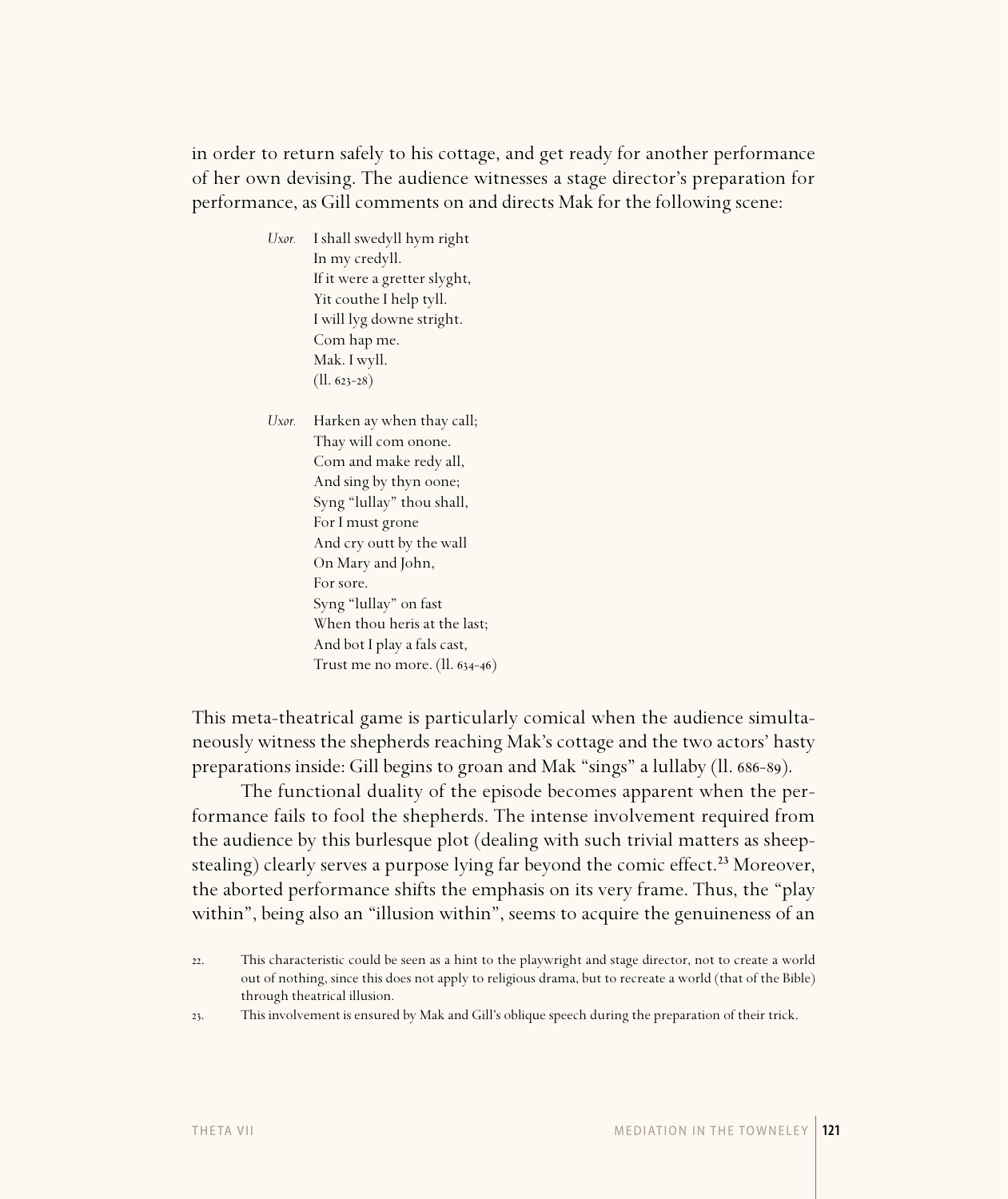inverted illusion,<sup>24</sup> and the meta-theatrical game would thus function as a revealing device, arousing the audience's awareness of a symbolic meaning.<sup>25</sup>

This revealing function is emphasises by the grotesque mode which characterises the trick directed by the two thieves. A traditional feature of numinous episodes in the mystery plays,<sup>26</sup> it occurs here in the absence of a numinous scene, so that we have little guarantee that the audience did not merely respond to this episode as a farce.<sup>27</sup> Yet the images used in the meta-theatrical game, being widespread in contemporary vernacular writings, seem to be part of the audience's cultural background and could be expected to ensure an appropriate response from the latter. The "game within" would then function as an enlightening analogue of the Nativity, and this ostension *in absentia* has a particularly strong theatrical effect.

Indeed, the play within and the action leading to it—the theft and the preparation of the subterfuge—are pervaded by pregnant images of hunger and food which can be read as an allegory of spiritual yearning and fulfilment.<sup>28</sup> Mak's

- . The *Second Shepherds' Play*'s use of meta-theatrical hints appears early in the play, when one of the shepherds tells the others about his nightmare. The frame of the nightmare ironically reflects the extradramatic reality, since he wakes up in a terrible state after dreaming that he was in England ( $11.504$ - $\pi$ ).
- . In the other cycle pageants or plays where this embedded structure can be found, sometimes as a short "game" in which secondary characters suddenly take on leading roles, the apparent diversion actually has a precise function in relation to the main theme. This is the case in *Passio Domini*, the second play of the Cornish *Ordinalia*, in which the jailor of Christ and a "boy" enact some sort of fight reminiscent of the sword dances. This episode occurs during the Judgment of Christ by Pilate (Il. 2239-2318) and despite the term "interlude", it has a precise function in the play, since it recalls the battle and victory of life against death, thus using a pagan motif to prefigure Christ's resurrection.
- . The grotesque mode implies the use of concrete images, sometimes referring to bodily functions, in order to provide a "safe" and efficient representation of spiritual concepts for a mostly unlearned audience. As theatrical representation is but the sign of a supra-reality beyond our understanding, these images, however inappropriate, provide a powerful allegory for events which cannot be conceived in logical terms. This propensity to resort to concrete images to convey spiritual truths for obvious didactic reasons can be found in medieval sermons and books written for the instruction of parish priests, such as Mirk's. The grotesque mode also reveals the essential role of the body to experience divinity, since this medium echoes the Incarnation of Christ or Mary's consent to conceive God's son. In this perspective, elements which tended to be seen as questionable accretions to the biblical matter of these plays are now acknowledged as enlightening cultural images.
- . In keeping with Woolf's reservations about the level of understanding of the audience, we may indeed wonder if the latter would not have failed to grasp the symbolic meaning of some hints or verbal images used by the two tricksters: "For, though the episode has a religious orientation . . . it could easily be missed by the unsophisticated, who would then understand it only as simple farce" (Woolf, p. 192).
- . In the late Middle Ages, food is such an essential part of life that it is the most common gift of charity. Abstinence from food provides the most authentic form of ascetic practice, and hunger is a very significant symbol which metaphorically refers to the believer's desire to experience Christ's sufferings. This analogy can be found in many spiritual writings from the thirteenth century onwards and originates in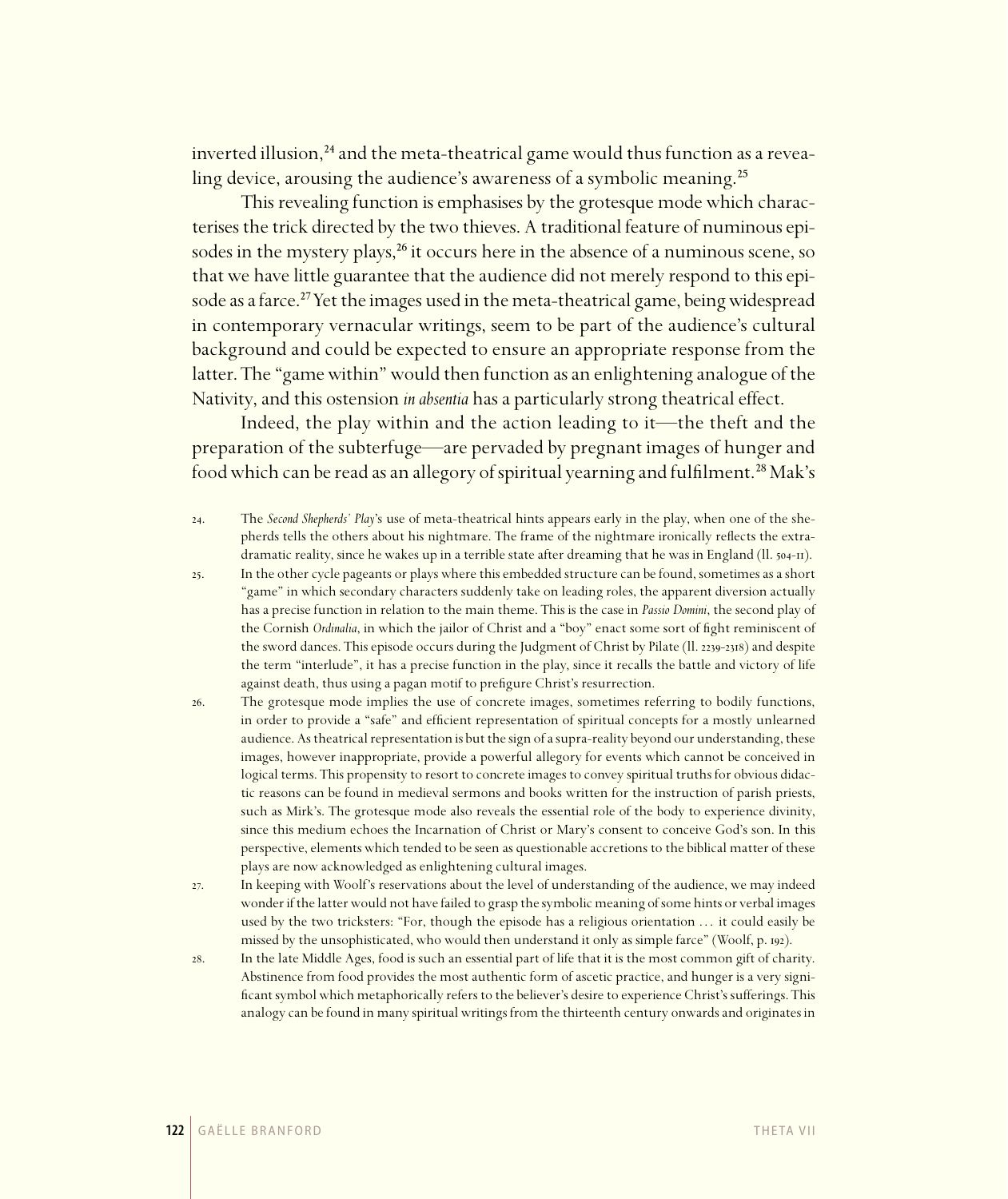theft seems to be motivated by starvation, and his haste to see the sheep slain and roasted shows how severe his hunger is.<sup>29</sup> Similarly, Mak and Gill's oaths, far from sounding blasphemous, express a desire to eat God and thus to be reunited with Him:

> *Mak*. As I am true and lele, To God here I pray That this be the fyrst mele That I shall ete this day.  $(II. 75I-54)$

*Uxor*. I pray to God so mylde, If ever I you begyld, That I ete this chylde That lygys in this credyll.  $(II. 773-76)$ 

Thus, the mock-birth of the lamb<sup>30</sup> offers a revealing image of the Nativity,<sup>31</sup> since this embedded image foreshadows Christ's sacrifice, through which regeneration is made possible. The unnatural birth of the sheep to Mak and Gill also parallels that of Christ into the natural world, providing an interesting analogue of the complexity of Christ's nature and revealing the didactic purpose of the theatrical game.<sup>32</sup>

one of Paul the Apostle's epistles to the Corinthians. Accordingly, and in reference to the last Supper, the act of eating the Host is a means to consume Christ, to become part of Him, another image of spiritual reintegration. Thus, beyond the comic element obviously generated by the situation, it seems reasonable to think that the audience would have grasped the spiritual dimension of the metaphor of hunger and recognised in the image of the lamb a direct allusion to Christ the Redeemer. Concerning the importance of the body and food in medieval religious thought and practise, see Bynum, *Fragmentation and Redemption*, as well as *Jeunes et Festins Sacrés*, pp. 18-19, and Beckwith, pp. 58-59. The second chapter of my doctoral dissertation provides a short summary of this system of spiritual symbols (pp. 134-48).

- 29. "I am worthy my mete, / For in a strate can I get / More then thay that swynke and swette / All the long day" (ll.  $_{448-51}$ ); "I wold he were flayn; / I lyst well ete. / This twelmothe was I so fayn / Of oone shepemete" (ll. 465-68).
- . We can assume that the lamb used for the performance was a wooden doll, similar to that representing the new-born Christ. We may also wonder if this doll was meant to represent a real referent—a lamb—or if another prop, hinting at a spiritual interpretation, was used.
- . These remarkably concrete religious symbols, as well as the emphasis on emotion in devotional practice, betray a strong influence from Franciscan piety and from lay religious movements such as the *devotio moderna*. Since the latter originated and spread in modest, comparatively less learned backgrounds, the audience of the *Second Shepherds' Play* could be expected to share this spiritual disposition and grasp the full meaning of the apparently grotesque parody.
- . In this respect, the two thieves' insistence on their parenthood when the shepherds discover that the baby is their lost sheep offers another echo of Joseph's Return, which goes far beyond parody. Mary's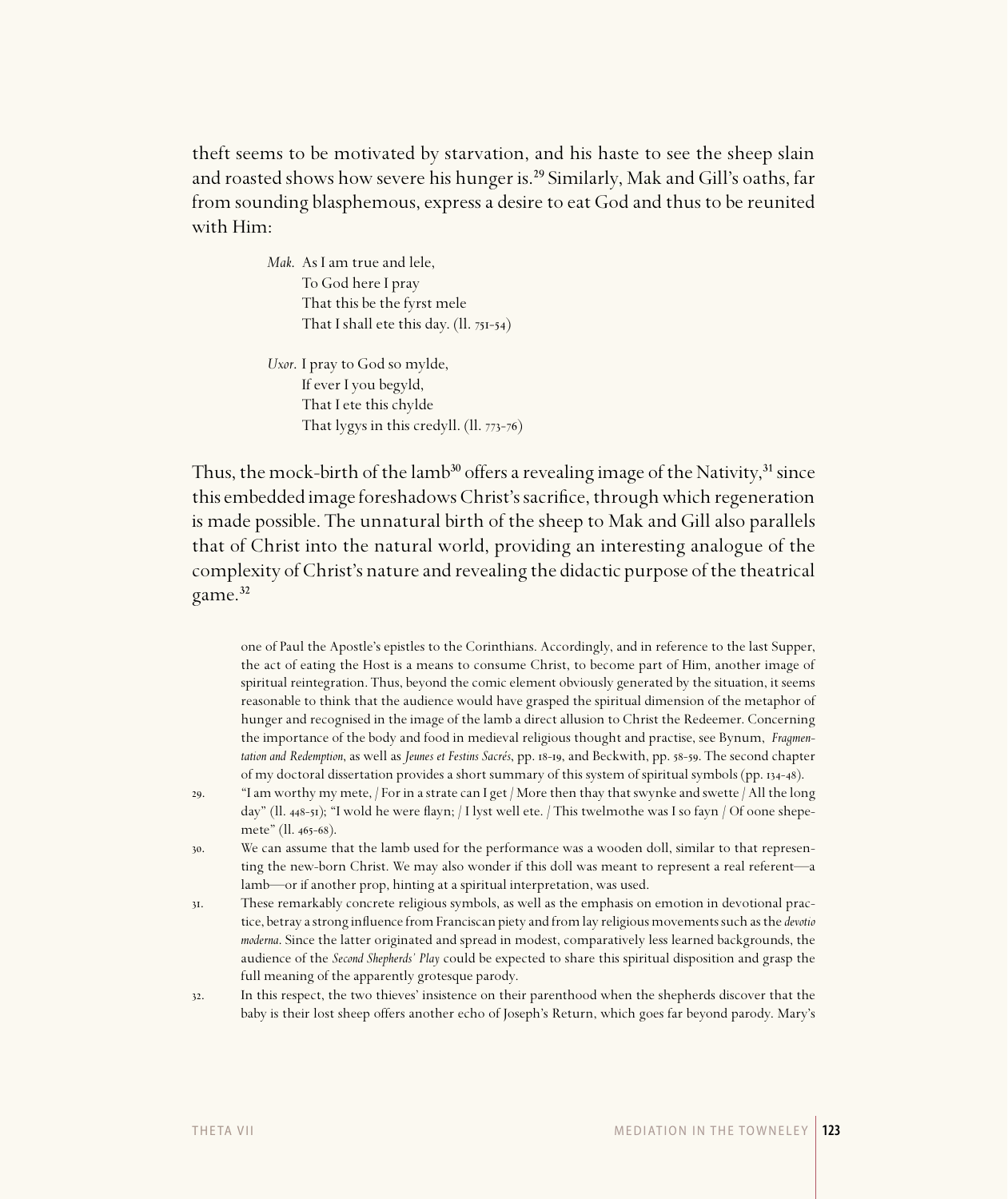In this perspective, Mak and Gill's subterfuge actually brings to light the meaning of the Nativity, emphasising the redemptive role of the Christ Child through the image of the lamb, since this well-known biblical image stresses the humanity of Christ and the intensity of the suffering he undergoes to redeem mankind. In this light, Gill's prayer<sup>33</sup> and the shepherd's "lytyll day-starne" lose some of their comical quality and become reminiscent of the true Nativity. If the use of this image to qualify the "false child" grotesquely counterpoints the later address to Christ—the "true" child"—by one of the shepherds (l. 10), it also acquires a particularly strong meaning when the lamb is perceived as a sacrificial figure of Christ. The role of the body as a medium to experience divinity $34$  is further emphasised after the shepherds have beheld the Christ child and express their physical sense of blessedness<sup>35</sup> as a sign of Redemption. This spiritual well-being both counterparts and responds to the shepherds' complaints about the physical sufferings inflicted by the weather in their introductory speeches. Indeed, these sufferings are both real and symbolic, since they are also reminiscent of Christ's suffering on the Cross.<sup>36</sup>

The analogy of the *Second Shepherds' Play* with a diptych unveils its function as a image of contemplation. The deliberately inadequate reflection of divine matters and the reduplication of the theatrical frame provide the audience with an enlightening illustration of the spiritual meaning and of the concrete consequences of Redemption in the natural world. The boundaries between the natural world and the divine sphere vanish, as supernatural events appear to be integrated into human life. Simultaneously, we can imagine that the pregnant mystical images used to refer to the experience of divinity would have called for an intense emo-

claim to Joseph that he, with God, is the father of the child she bears hardly sounds less unnatural to him than Mak and Gill's claim does to the audience: "I am he that hym gatt, / And yond woman hym bare" (ll. 870-71).

- 33. "No, so God me blys / Ang gyf me ioy of my chylde!" (Il. 794-95). Despite the obvious double meaning of the prayer—Gill is rejoicing about the feast to come—it retains a strong spiritual overtone: the Lamb of God will bring heavenly bliss to mankind.
- 34. Happé, pp 272-73, draws our attention to the punishment inflicted on Mak by the three shepherds, which is reminiscent of tossing a pregnant woman in a sheet to induce childbirth. This bodily image would refer to the expiation of sin and draw a parallel between the pains of labour and those of Hell.
- . "(*2 Pastor*.) Lord, *well is me*! / Now we go, thou behold. (*3 Pastor*.) Forsothe, allredy / It semys to be told / Full oft. / (*1 Pastor*.) *What grace we have fun!* / (*2 Pastor*.) Com furth; *now ar we won!* / (*3 Pastor*.) To syng ar we bun / Let take on loft!" (ll. 1080-88).
- 36. See esp. ll. 1-13 and 79-91.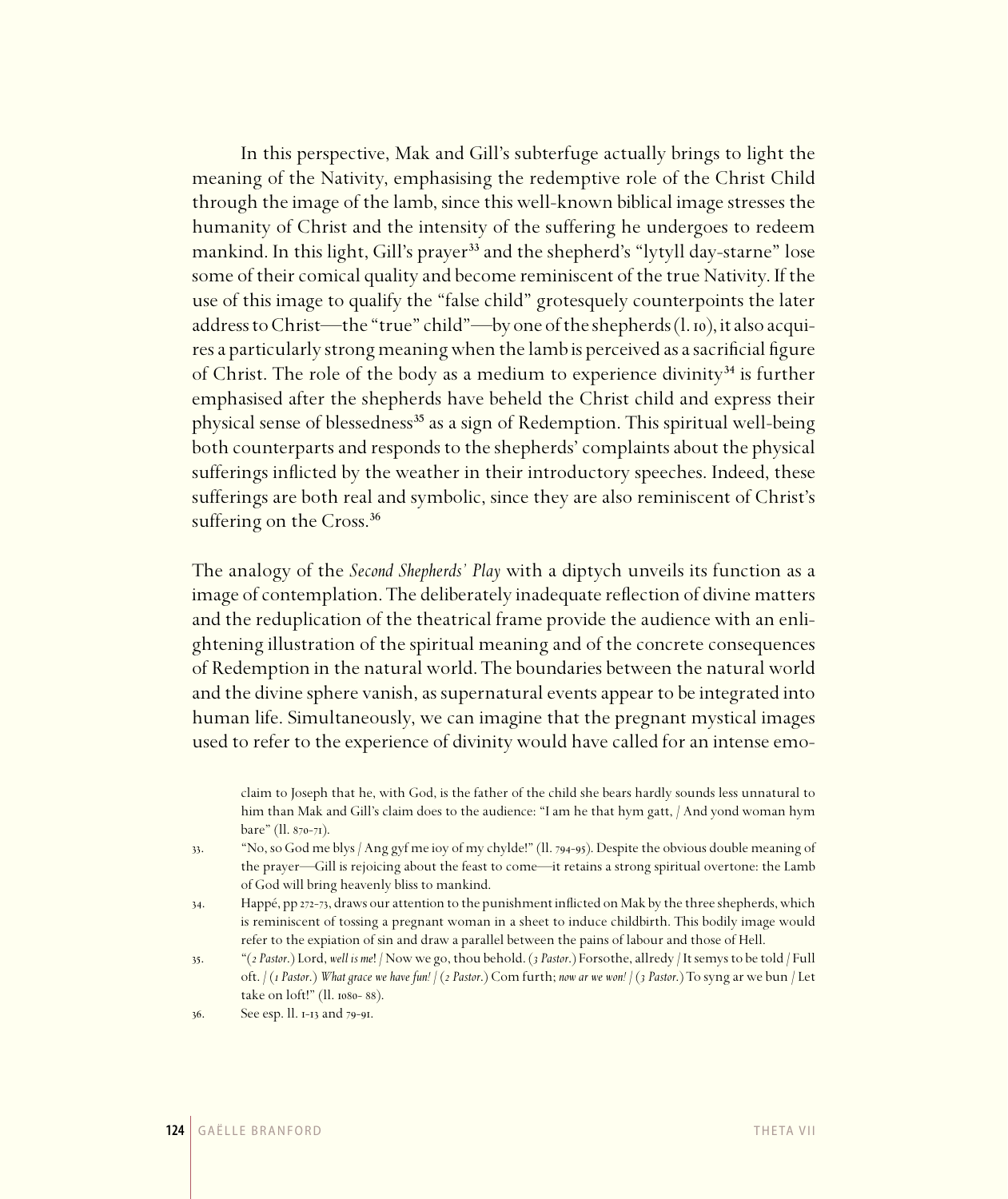tional involvement from the audience and have led them to experience an *imitatio Christi* by proxy,<sup>37</sup> giving another dimension to the mediating process.

The pageant itself stands as an image of mediation and reintegration. The manifestation of the divine will in the natural world leaves it transformed and yet undisturbed. This sign of restored harmony encompassing the natural world shows how tangible Redemption is. Similarly, the three shepherds' transformation enables them to live through a religious experience and integrate this experience into their everyday life. As Happé points out, this pattern "accords with the Wakefield master's concern with the substance and the difficulty of human experience" (p. 270). Indeed, this image of contemplation plays an essential part in the medieval audience's reception, inviting them to conduct their own spiritual experience in the same perspective.

<sup>.</sup> Furthermore, the feeling of self-denial experienced by the Christian audience in this *imitatio Christi* would ironically counterbalance the apparent predominance of human matters.